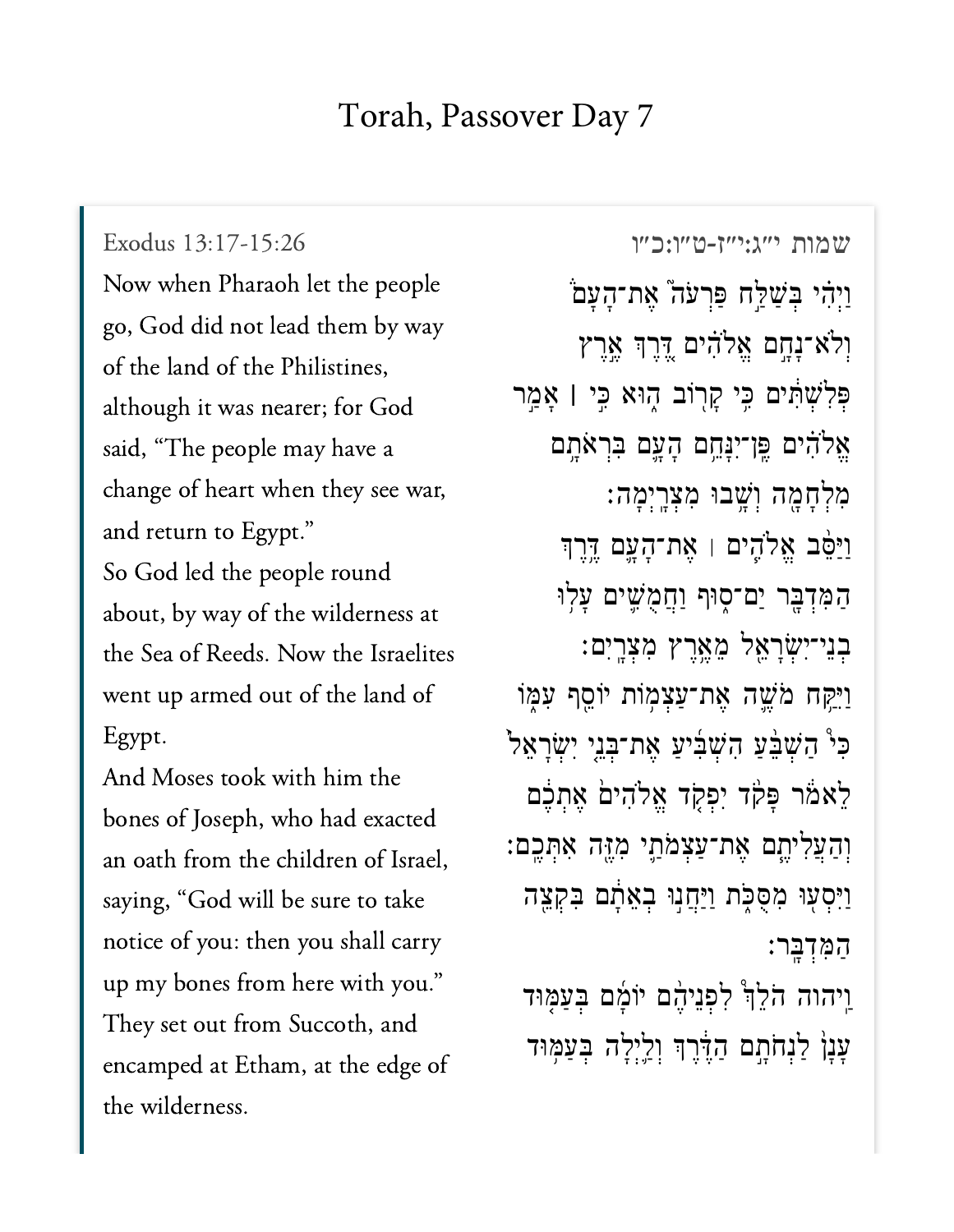country day, to guide them along them along cloud by day, to guide them along the way, and in a pillar of fire by the way, and in a pillar of fire by<br>night, to give them light, that they יהוה .might travel day and night The pillar of cloud by day and the  $d = \frac{1}{2}$  from before the people. depart from before the people. יהוה  $T$ elites to turn back and  $T$ Tell the Israelites to turn back and encamp before Pi-hahiroth, between Migdol and the sea, before Baal-zephon; you shall encamp facing it, by the sea. Pharaoh will say of the Israelites, "They are astray in the land; the wilderness has closed in on them." and it will pure the mean  $\alpha$  is the  $\alpha$ and he will pursue them, that I may gain glory through Pharaoh and all his host; and the Egypti<br>shall know that I am הוה. And  $\overline{1}$   $\overline{1}$   $\overline{1}$   $\overline{1}$ יהוה they did so.

When the king of Egypt was told that the people had fled, Pharaoh and his courtiers had a change of

אֵשׁ לְהָאֵיר לָהֶם לָלֶכֶת יוֹמֵם ָוָֽלְיָלה׃ ּלְׂא־יָמִיׁשׁ עַמְּוּד הֱעָנָן יוֹמָם וְעַמְּוּד ָהֵ֖אׁש ָ֑לְיָלה ִלְפֵ֖ני ָהָֽעם׃ }פ{ ַוְיַדֵּ֥בר יהוה ֶאל־ֹמֶׁ֥שה ֵּלאֹֽמר׃ ַדְּבֵר אֱל־ִבְּנֵי יְשָׂרָאֱל וְיָשָׁבוּ וְיַחֲנוּ ַלְפָנֵי ּפֵי הַחִירֹת ִבֵּין מְגִדְּל וִּבֵין ַהַיֵּם לִפְנֵי ּבֵעֲל צִפוֹ נִכְחָו תַחֲנִוּ ַעל־ַהָּֽים׃ וְאָמָר פַּרְעֹהֹ לְבְנֵי יְשָׂרָאֵ֫ל וְבָבֵים ֵ֖הם ָּבָ֑אֶרץ ָסַ֥גר ֲעֵליֶ֖הם ַהִּמְדָּֽבר׃ וְחִזַּקְתֵּי אֱת־לֵב־פַּרְעֹה וְרַדֵּף אַחֲרִיהֶם וְאִכָּבְדֶה בְּפַרְעֹה ּוּבְכָל־חֵילֹוֹ וְיָדִעִּוּ מִצְרֵיִם כֵּי־אֲנֵי יהוה ַוַּֽיֲעׂשּו־ֵֽכן׃ וַיְּגַדׂ לְמֶלֶךְ מְצָרַיִם כִּי בָרַח הָעֲם וְיֵהָפֶר לְבֹב פִּרְעָ*ה* וַעֲבַדִיוֹ אֶל־דָעָם וַיֹּאמִרוּׂ מַה־זִּאת עַשִׂינוּ ִּֽכי־ִׁשַּ֥לְחנּו ֶאת־ִיְׂשָרֵ֖אל ֵמׇעְבֵֽדנּו׃ וַיֵּאָסִר אֵת־רִכִּבְּוֹ וְאֶת־עַמְּוֹ לְקָח ִעּֽמֹו׃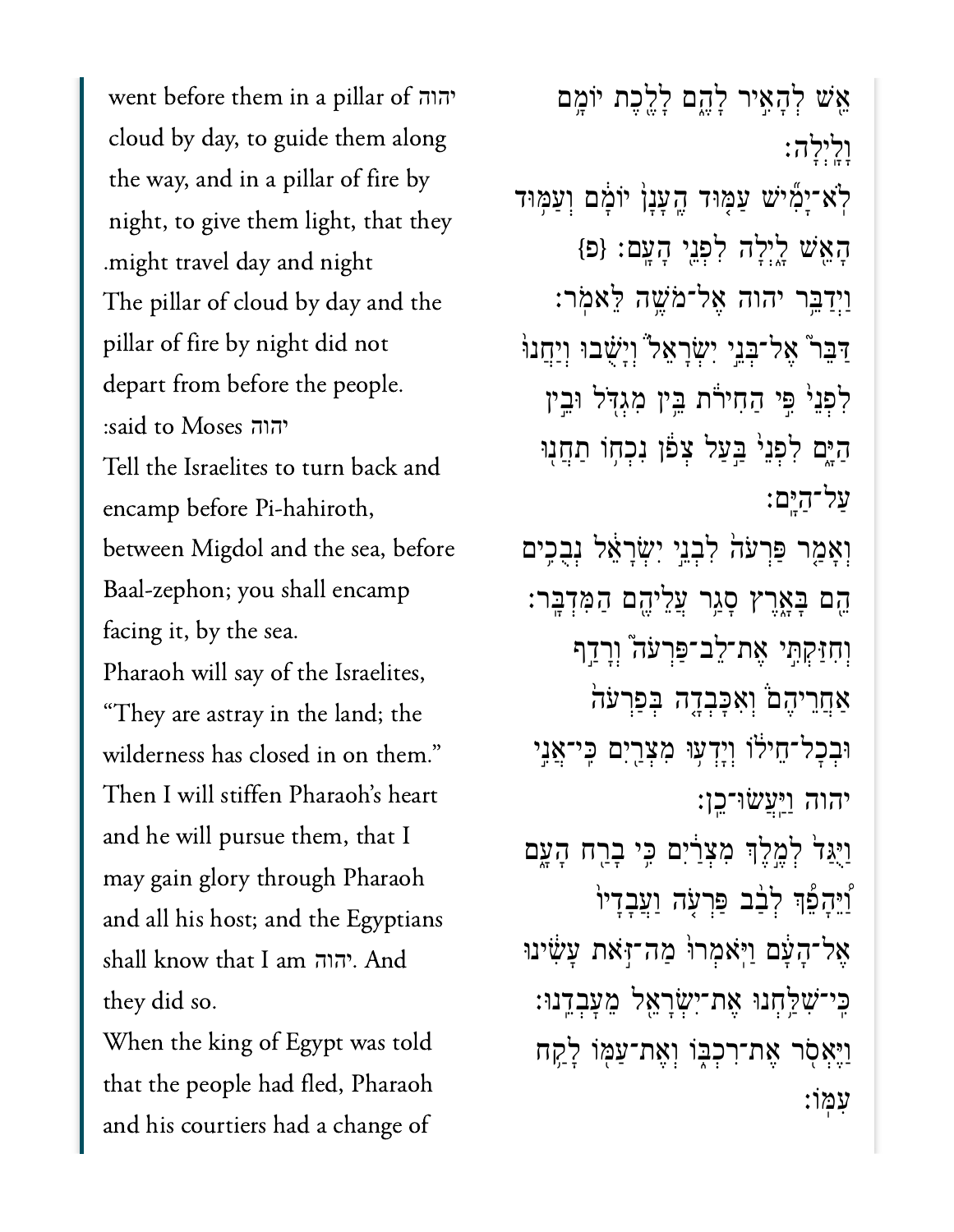heart about the people and said, "What is this we have done, releasing Israel from our service?" He ordered his chariot and took his force with him; he took six hundred of his picked chariots, and the rest of the chariots of Egypt, with officers in all of them. stiffened the heart of Pharaoh יהוה king of Egypt, and he gave chase to the Israelites. As the Israelites were , departing defiantly the Egyptians gave chase to them, and all the chariot horses of Pharaoh, his riders, and his warriors overtook them encamped by the sea, near Pi-hahiroth, before Baal-zephon. As Pharaoh drew near, the Israelites

caught sight of the Egyptians advancing upon them. Greatly frightened, the Israelites cried out  $\overline{\text{to}}$  הוה

And they said to Moses, "Was it for want of graves in Egypt that you

וַיִּקַּח שֵׁשֹ־מֵאָוֹת רֵבְבֹ בַּחוּר וְכִל רֱכֶב מִצְרֱיִם וִשָׁלִשֵׁם עַל־כִּלּוֹ: וַיִּחַזֵּק יהוה אֵת־לֵב פַּרְעֹה מֵלֵךְ מִצְרַיִּם וַיִּרְדִּ֫ף אַחֲרֵי בְּנֵי יִשְׂרָאֱל וּבְנֵי יִשְׂרָאֵל יֹצְאֵים בְּיֶד רָמֱה: וַיִּרְדִּפֿוּ מְצְרַיָּם אַחֲרֵיהֶם וַיַּשֵׂיגוּ אוֹתָם חֹגִים עַל־הַיָּם כָּל־סוּס רֶכֶב פּרִעֹּה וּפַרֲשֵׁיוּ וְחֵילְוֹ עַל־פִּי הַחִירֹת לִפְנֵי בַּעַל צִפֹן: וּפַרִעָ*ה הִ*קְרֵיב וַיִּשְׂאוּ בְנֵי־יִשְׂרָאֵל אֶת־עֵינֵיהֶם וְהָנֵּה מִצְרֵיִם | נֹסֵעַ אַחֲרִיהֶם וַיֵּירְאוּ מְאֹד וַיִּצְעֲקְוּ בְנֵי־יִשְׂרָאֱל אֱל־יהוה: וַיֹּאמִרוֹ אֲל־מֹשֵׁהֹ הֲמִבְלֵי אֵין־קִבָרִים בִּמְצְרַ֫יִם לְקַחָתֵּנוּ לָמְוּת בַּמְדְבָר מַה־זּאֹת עָשָׂיתָ לָּנוּ לְהוֹצִיאֲנוּ מִמְצְרֵיִם: הַלֹא־זֶה הַדָּבָר אֲשֶׁר ּדְּבַּ֫רְנוּ אֱלֵיךִ במִצְרַיִםׂ לֵאמֹר חֲדֵל מִמֱנּוּ וְנְעַבְדֶה אֶת־מִצְרָיִם כֵּי טִוֹּב לַיּנוּ עֲבָד אֵת־מִצְרַיִם מִמְּחֵנוּ בַּמִּדְבֵּר: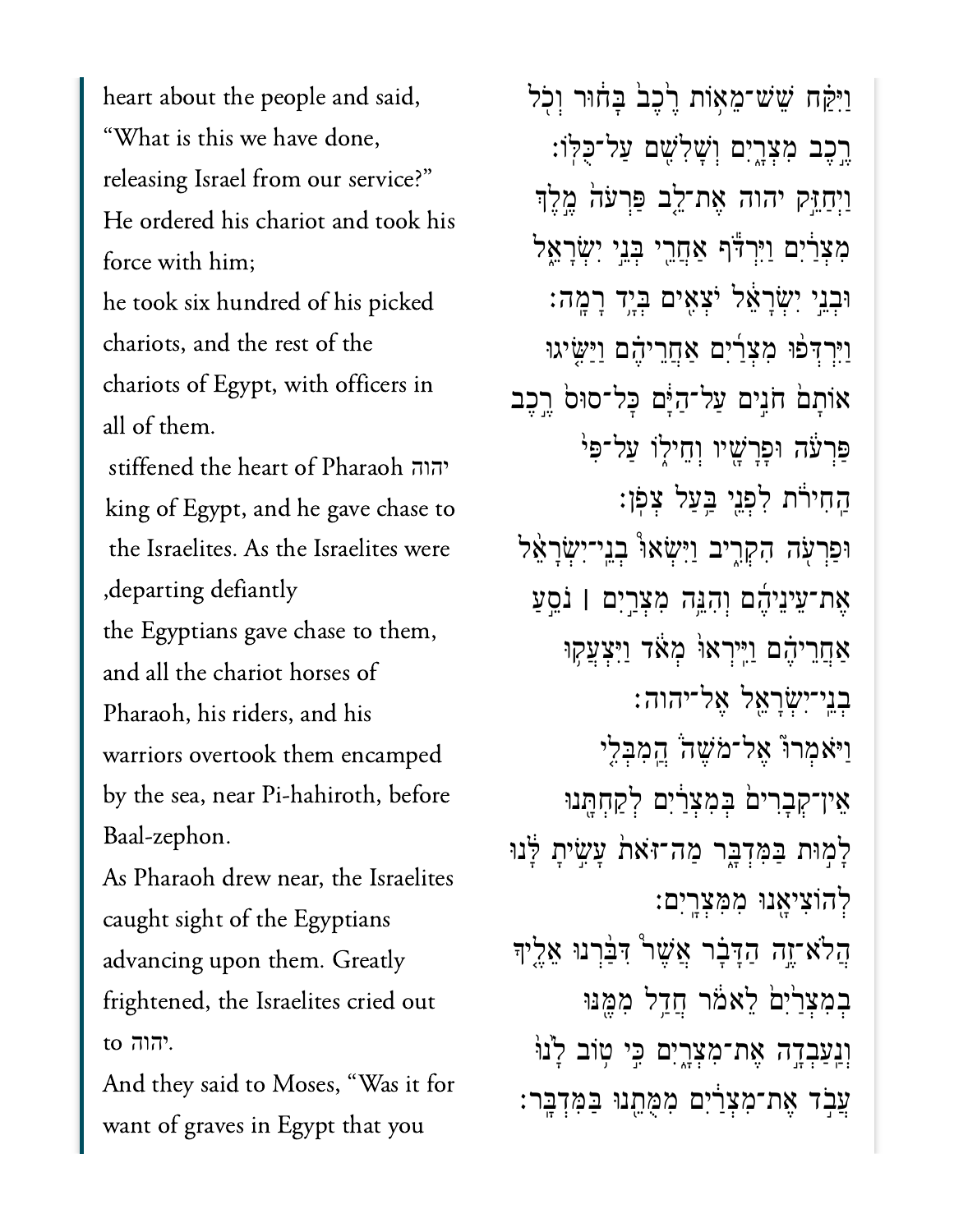brought us to die in the wilderness? What have you done to us, taking us out of Egypt? Is this not the very thing we told you in Egypt, saying, 'Let us be, and we will serve the Egyptians, for it is better for us to serve the Egyptians than to die in the wilderness'?"

But Moses said to the people, "Have no fear! Stand by, and will work for  $\mathbf{f}$  to the second for the  $\mathbf{f}$ will work for you today; for the Egyptians whom you see today you יהוה will never see again.

 יהוה  $\cdot$  11.1  $\cdot$  per peace peak "!your peace

y to meet to meet the Measure of the Measure of the Measure of the Measure of the Measure of the Measure of the Me<br>The Measure of the Measure of the Measure of the Measure of the Measure of the Measure of the Measure of th you cry out to Me? Tell the יהוה Israelites to go forward.

And you lift up your rod and hold<br>out vour arm over the sea and split out your arm over the sea and split it, so that the Israelites may march into the sea on dry ground. And I will stiffen the hearts of the Egyptians so that they go in after

ֿוַיֹּאמֶר מֹשֶׁה אֶל־הָעַם ֿאַל־תְּירָאוּ ִֽהְתַיְּצ֗בּו ּוְראּ֙ו ֶאת־ְיׁשּוַ֣עת יהוה אֲשֶׁר־יַעֲשֶׂה לָכֶם הַיִּוֹם ּכִּ֫י אֲשֵׁר רְאִיתֵם אֶת־מִצְרַיִּם הַיּּׂוֹם לְא תֹסֵפוּ ִלְרֹאָ֥תם ֖עֹוד ַעד־עֹוָֽלם׃ יהוה ִיָּלֵ֣חם ָלֶ֑כם ְוַאֶּ֖תם ַּתֲחִרֽׁשּון׃  $\{\Box\}$ ַוֹּ֤יאֶמר יהוה ֶאל־ֹמֶׁ֔שה ַמה־ִּתְצַ֖עק ֵאָ֑לי ַּדֵּ֥בר ֶאל־ְּבֵני־ִיְׂשָרֵ֖אל ְוִיָּֽסעּו׃ וְאַתֶּה הָרֵם אֱת־מַטְּךָ וּנִטֶּה ּאֵת־יָדְךָּ עַל־הַיֶּם וּבִקָעֶהוּ וְיָבָאוּ ְבֵֽני־ִיְׂשָרֵ֛אל ְּב֥תֹוְך ַהָּ֖ים ַּבַּיָּבָֽׁשה׃ ַוַאֲנִי הְנִנִי מְחַזֵּק ְאֶת־לֵב מְצִרַיִם וְיָבְאוּ אַחֲרִיהֶם וְאִכָּבְדֶה בִּפַּרְעֹה ּוּבְכָל־הֵילֹוֹ בִּרְכִבְּוֹ וּבְפָרַשֵׁיו: ְוָיְד֥עּו ִמְצַ֖רִים ִּכי־ֲאִ֣ני יהוה ְּבִהָּכְבִ֣די ְּבַפְרֹ֔עה ְּבִרְכּ֖בֹו ּוְבָפָרָֽׁשיו׃ וַיִּפֻֿע מַלְאָךְ הָאֱלֹהִים הַהֹלֵךְ לְפִנֵ<sup>י</sup> ַמְחֲנֵה יִשְׂרַאֵ*ּׁל וַיֵּלֶ*ךְ מֵאֲחֲרִיהֶם וַיִּפֵּע עַמִּוּד הֵעֲנַן מִפְּנֵיהֶם וַיַּעֲמִד ֵמַאֲחֵריֶֽהם׃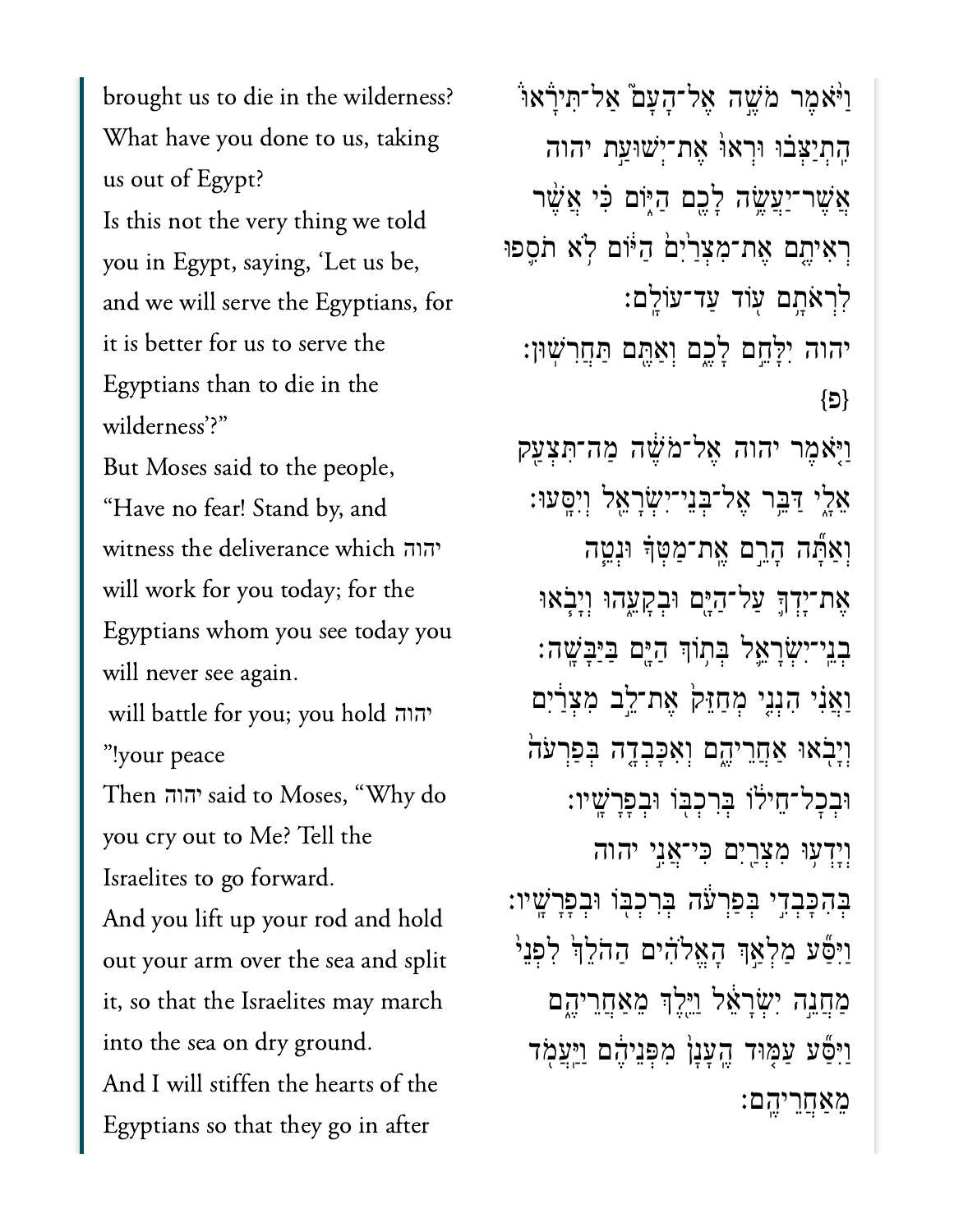them; and I will gain glory through Pharaoh and all his warriors, his chariots, and his riders. Let the Egyptians know that I am יהוה, when I gain glory through Pharaoh, his chariots, and his riders."

The messenger of God, who had been going ahead of the Israelite army, now moved and followed behind them; and the pillar of cloud shifted from in front of them and took up a place behind them, and it came between the army of the Egyptians and the army of Israel. Thus there was the cloud with the darkness, and it cast a spell upon the night, so that the one could not come near the other all through the night.

Then Moses held out his arm over the sea and יהוה drove back the sea with a strong east wind all that night, and turned the sea into dry ground. The waters were split,

וַיַּבׁّא בֵּין | מַחֲנֵה מְצְרַיִם וּבִין מַחֲגֵה יִשְׂרָאֵל וַיִּהִי הֵעָנָן וְהַחֹּשֶׁךְ <u>וַיְא</u>ֶר אֶת־הַלָּיִלַה וִלֹא־קַרֵּב זֵה אֵל־זֶה כָּל־הַלֵּיְלַה: וַיָּט מֹשֵׁה אֲת־יַדוֹ עַל־הַיָּם וַיִּוֹלֵךְ יהוה | אֵת־דָֿיָם בִּרוּחַ קָדִים עַזָּה כָּל־הַלַּ֫יִלָה וַיְּשֶׂם אֶת־הַיֶּם לֶחָרָבֶה וַיִּבַקְעוּ הַמַּיִם: וַיַּבְאוּ בִנֵי־יִשְׂרָאֱל בְּתְוֹדְּ הַיֶּם בַּיַּבָשָׁה וְהַמֵּיִם לַהֵם חוֹמַּה מֵימִינֵם וּמִשָּׂמֹאלֵם: וַיִּרְדִּפְוּ מְצִרַיִּםׂ וַיָּבְאוּ אַחֲרֵיהֶם כִּל סִוּּס פַּרְעֹׂה רִכְבְּוֹ וּפָרָשֵׁיו אֱל־תְּוֹךְ הים: וַיִּהִי בִּאַשְׁמְרֵת הַבֹּקֵר וַיַּשְׁקֵף יהוה אֵל־מַחֲנֵה מִצְרַׂיִם בִּעַמְּוּד אֵשׁ וְעָנֶן וַיִּּהָם אֵת מַחֲנֵה מִצְרֵיִם: וַיָּֿסַר אֵת אֹפֵן מַרְכְּבֹתָוּ וַיְנַהֲגֵהוּ בִּכְבֶדֶת וַיְאֹמֶר מִצְרַיִם אֲנוּסָה מִפְּנֵי יְשְׂרַאֵל כֵּי יהוה נִלְחֵם לַהֵם בִּמְצְרַיִם: {פ}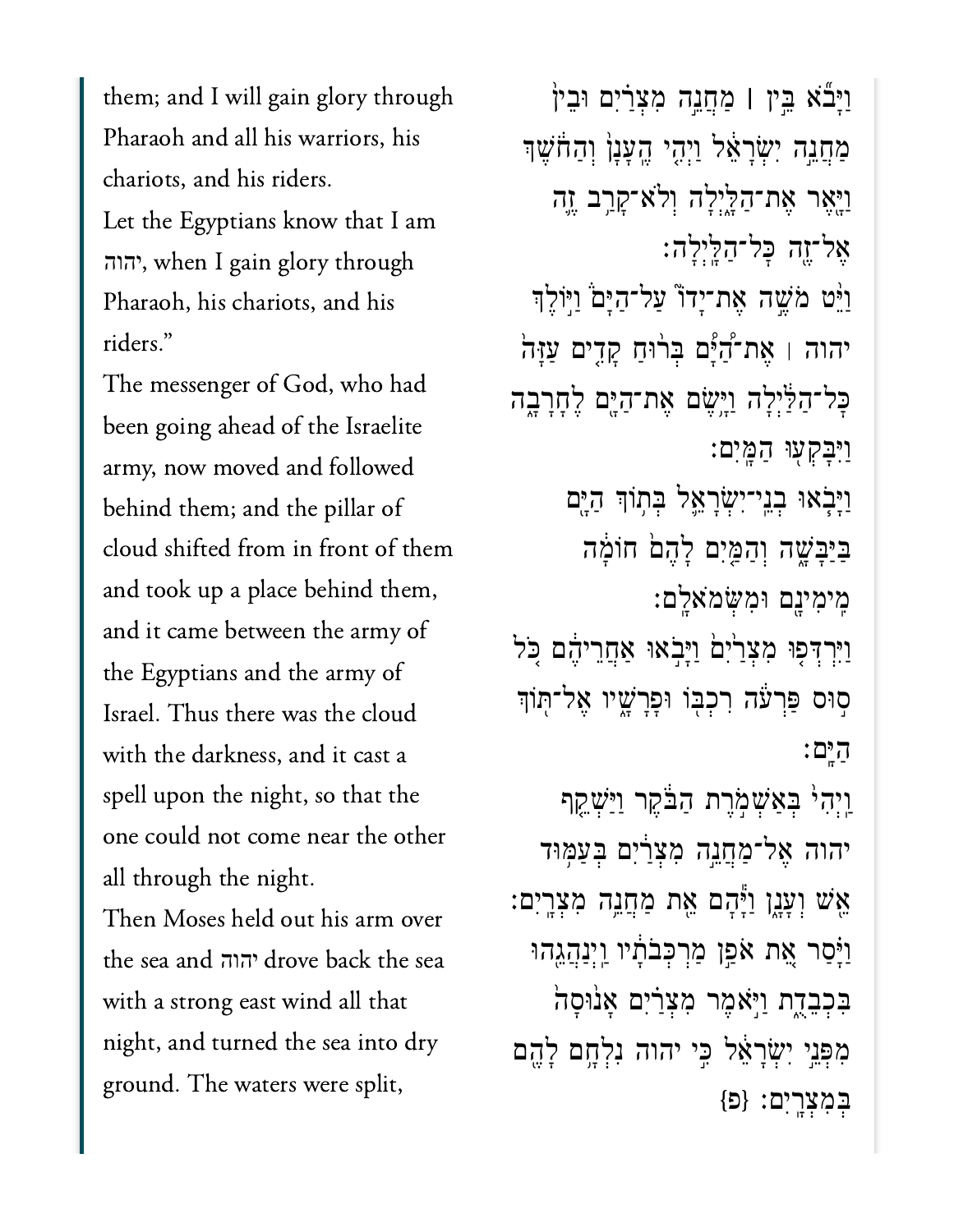and the Israelites went into the sea on dry ground, the waters forming a wall for them on their right and on their left.

after them into the sea, all ofPharaoh's horses, chariots, andPharaoh's horses, chariots, and  $\mathbf{A}_{\text{max}}$ 

 $\Delta x = 1$  upon the Egyptian army  $\Delta x = 1$ down upon the Egyptian army from a pillar of fire and cloud, and threw the Egyptian army into יהוה  $\mathcal{G}(\mathbf{r})$  is the wheels of the wheels of the wheels of the wheels of the wheels of the wheels of the wheels of the wheels of the wheels of the wheels of the wheels of the wheels of the wheels of the wheels of the whe

[God] locked the wheels of their chariots so that they moved forward with difficulty. And the יהוה is fighting for Egyptians said, "Let us flee from  $t$  is the  $\theta$  and them against Egypt."  $\overline{C}$  or  $\overline{C}$  the sea, the sea, the sea, the sea, the sea, the sea, the sea, the sea, the sea, the sea, the sea, the sea, the sea, the sea, the sea, the sea, the sea, the sea, the sea, the sea, the sea, the sea, th יהוה out your arm over the sea, that the waters may come back upon the Egyptians and upon their chariots. and upon their riders." Moses held out his arm over the sea, and at daybreak the sea

וַיָּאֹמֶר יהוה אֱל־מֹשֶׁה וָטֱה אֶת־יַדְךָ עַל־הַיָּם וְיַשָׁבוּ הַמֵּׂיִם ַעֲל־מְצָרַיִם עַל־רְכִבְּוֹ וְעַל־פָּרָשֵׁיו: וַיֵּט מֹשֶׁה אֶת־יַדוֹ עַל־הַיָּם וַיָּּשָׁב הַיָּם לְפִנְוֹת בֹּקֵר לְאֵיתָנֹו וּמְצָרֵיִם ָנִ֣סים ִלְקָרא֑תֹו ַוְיַנֵ֧ער יהוה אֶת־מִצְרַיִם בִּתְוֹךְ הַיֶּם: וַיְּשֶׁבוּ הַמַּׂיִם וַיְכַסָּוּ אֶת־הָרֶכֶׁב<sup>ַׂ</sup> וְאֶת־הַפֵּרִשִׁ֫ים לְכֹל חֱיל פַּרְעֹּה ַהָּבִ֥אים ַאֲחֵריֶ֖הם ַּבָּ֑ים ֹֽלא־ִנְׁשַ֥אר ַּבְהֶם עַד־אֶחֲד: וּבִנֵּי יִשְׂרָאֵל הָלְכְוּ בַיַּבְּשֶׁה בְּתוֹךָ ַהַיָּם וְהַמֵּיִם לָהֶם חֹמָה מִימִינֵם ּוִמְּׂשֹמאָֽלם׃ ַוּ֨יֹוַׁשע יהוה ַּבּ֥יֹום ַה֛הּוא אֶת־יִשְׂרָאֵל מִיַּד מְצָרָיִם וַיַּיִרא יְשָׂרַאֲל אֶת־מְצְרַיִם מֵת עַל־שָׂפֶת ַהָּֽים׃ וַיַּ֫רָא יִשְׂרָאֱל אֶת־הַיֶּד הַגְּדֹלָה ְאֲשֶׁר עָשֶׂה יהוה בִּמְצְרַיִם וַיִּיִרְאָוּ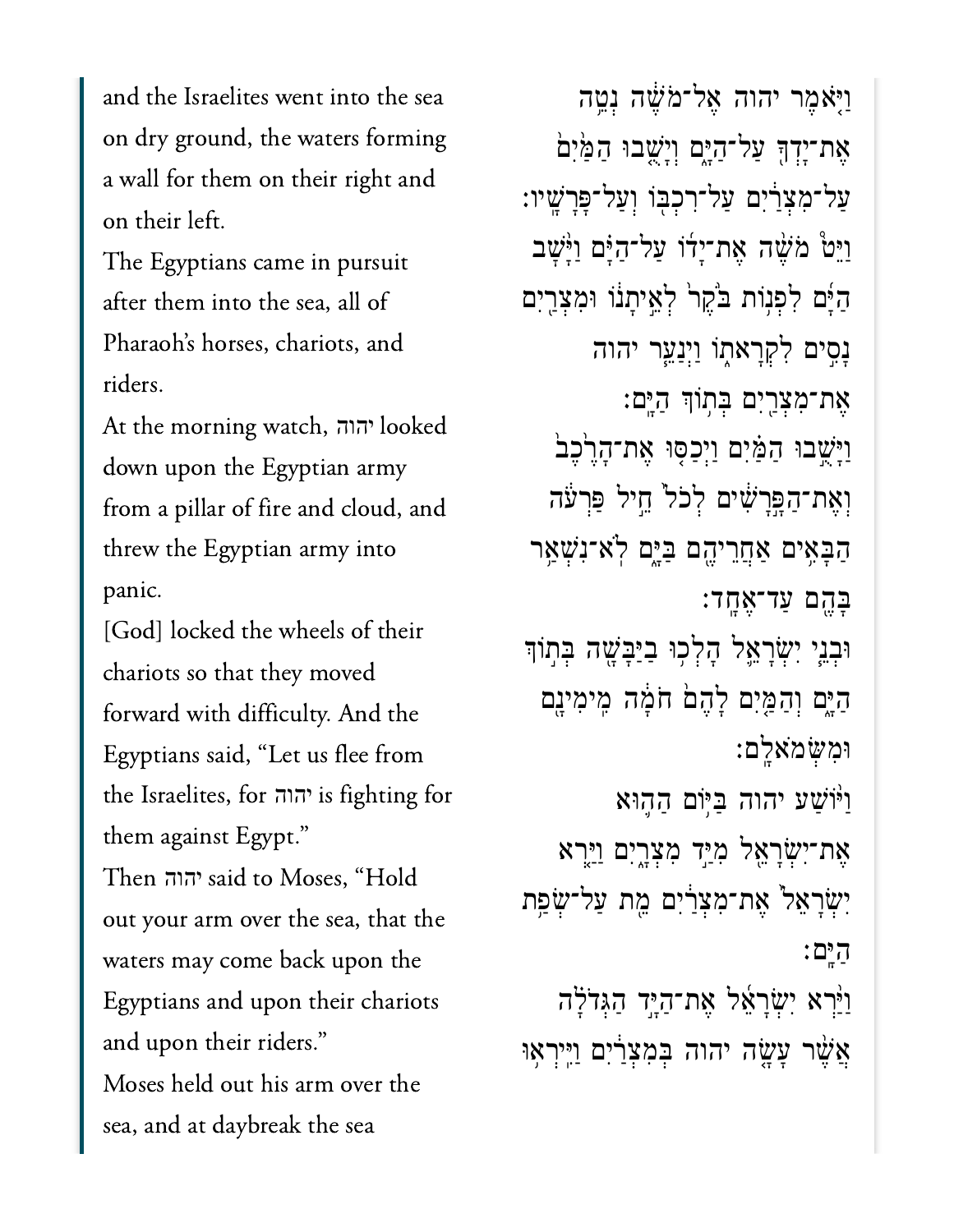returned to its normal state, and the Egyptians fled at its approach.  $\overline{D}_{\text{tot}}$   $\overline{D}_{\text{tot}}$ יהוה  $T_{\rm eff}$  waters turned back and  $T_{\rm eff}$ 

The waters turned back and covered the chariots and the riders -Pharaoh's entire army that followed them into the sea; not one of them remained.

But the Israelites had marched through the sea on dry ground, the waters forming a wall for them on their right and on their left. from the Egyptians. Israel show the Egyptians. from the Egyptians. Israel saw the Egyptians dead on the shore of the יהוה  $\mathbf{C}$ .

And when Israel saw the wondrous against the Egyptians, the people-<br>against the Egyptians, the pe<br>feared ההוה: thev had faith in  $\begin{array}{ccc} \bullet & \bullet & \bullet & \bullet \\ \bullet & \bullet & \bullet & \bullet & \bullet \end{array}$ יהוה יהוה יהוה and in God's servant Moses. and in God's servant Moses.<br>Then Moses and the Israelites sang<br>this song to ההוה. They said:I will this song to יהוה. They said:I will<br>sing to יהוה, for He has triumphed יהוה יהוה

הַעֲם אֵת־יהוה וַיַּאֲמִ<sup>וֹ</sup>נוּ בֵּיהוה ּוְּבְמֹּשֶׁה עַבְדּוֹ: {פ אַז יָּשֵׁיר־מֹּשֵׁה וּבְנֵי יִשְׂרָאֵל אֶת־הַשִּׁיַרֶה הַזּאֹת לֵיהוה וַיּאמְרִוּ לֵא<sub>ֹ</sub>מְׂר אָשִׁירָה לֵיהוה כֵּי־גָאָה ָּגָ֔אה ֥סּוס ְוֹרְכ֖בֹו ָרָ֥מה ַבָּֽים׃ עָׂזֶי וְזִמְרָת יְה וַיְהִי־לִי לִישׁוּעָָה זֶה אֵלִ<sup>וּ</sup> וְאַנְוֵהוּ אֱלֹהֵי אָבִי וַאֲרֹמְמֶנִהוּ: יהוה ִ֣איׁש ִמְלָחָ֑מה יהוה ְׁשֽמֹו׃ מַרְכִּבְׂת פַּרְעֶ*ׂה* וְחֵילְוֹ יָרֶה בַיָּם ּוִמְבַ֥חר ָֽׁשִלָׁ֖שיו ֻטְּב֥עּו ְבַים־ֽסּוף׃ תִּהֹמִׂת יִכְסְיֻמוּ יָרְדִוּ בְמִצוֹלִת ְּכמֹו־ָֽאֶבן׃ יְמִינְךָ יהוה נֶאְדָּרֶי ּבַּכְּחַ יְמִינְךָ יהוה ִּתְרַ֥עץ אֹוֵֽיב׃ וּבִרְב גִּאוֹנִךְּ תַּהֲרֹס קָמֱיִךָּ תִּשַׁלַּחֹ ֲחֹ֣רְנָ֔ך ֹיאְכֵ֖למֹו ַּכַּֽקׁש׃ וּבְרָוּחַ אַפֶּּיִךְ נֵעֶרְמוּ מַ֫יִם נִצְּבְוּ ֹכְמֹוֹ־נֵד נֹזְלִים קֵפְאִוּ תִהֹמְת ְּבֶלב־ָֽים׃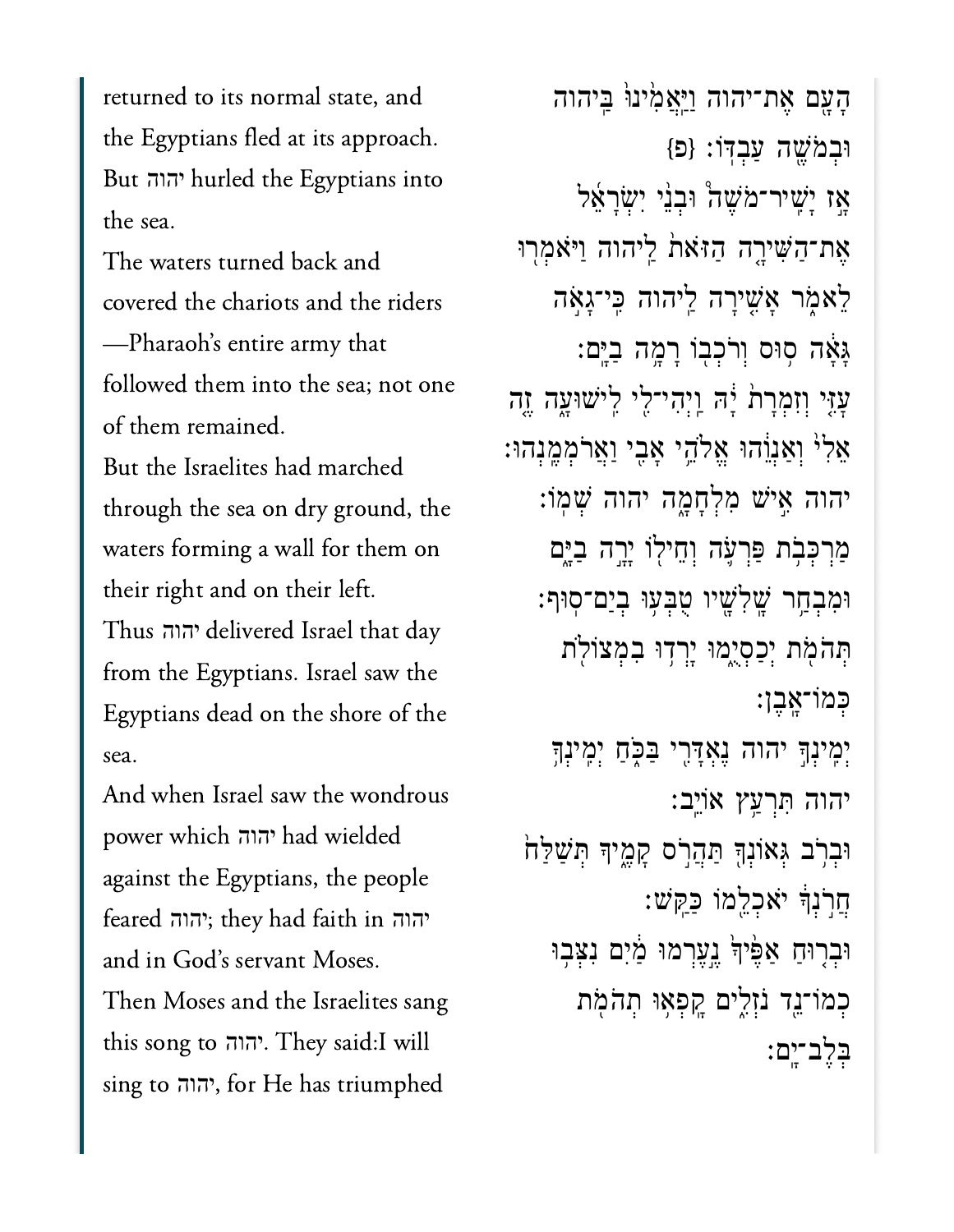gloriously; Horse and driver He has hurled into the sea.

.<br>is my strength and might; He גוה is become my deliverance. This is my God and I will enshrine Him; The God of my father's יהוה .[house], and I will exalt Him  $\begin{minipage}{.4\linewidth} \text{is His Hint} \text{``The Warrior''}. \end{minipage}$ יהוה, the Warrior<del>) י</del>הוה Pharaoh's chariots and his armyHe

Pharaoh's chariots and his armyHe has cast into the sea; And the pick of his officersAre drowned in the Sea of Reeds.

The deeps covered them; They went down into the depths like a  $\mathcal{L}_{\text{max}}$ 

 $\mathbf{y}$  right hand,  $\mathbf{y}$  right hand,  $\mathbf{y}$  $\begin{array}{ccc} \n\bullet & \bullet & \bullet & \bullet \\
\hline\n\bullet & \bullet & \bullet & \bullet & \bullet\n\end{array}$ יהוה יהוה shatters the foe!

In Your great triumph You break Your opponents; You send forth Your fury, it consumes them like  $A_{\rm eff}$  the blast of  $Y$  the blast of  $Y$ 

At the blast of Your nostrils the waters piled up, The floods stood

ָאַ֥מר אֹוֵ֛יב ֶאְרֹּ֥דף ַאִּׂ֖שיג ֲאַחֵּ֣לק ָׁשָ֑לל ִּתְמָלֵ֣אמֹו ַנְפִׁ֔שי ָאִ֣ריק ַחְרִּ֔בי ּתֹוִריֵׁ֖שמֹו ָיִֽדי׃ **ַנַּשְׁפְתָּ בְרוּחֲךְ כִּסֶמוֹ יָם צֵלְל**וּ ַּכְעֹוֹפֶּרֶת בְּמַיִם אַדִּירִים: מִי־כָמָׂכָה בַּאֵלְםׂ יהוה מֵי כָּמְכָה ֶנְאָּ֣דר ַּבֹּ֑קֶדׁש נֹוָ֥רא ְתִהֹּ֖לת ֹ֥עֵׂשה ָפֵלְא ָנָטִיתָׂ יְמִינְךָּ תִּבְלָעֵמוֹ אֱרֶץ: ַנְחִיתָ ּבְחַסְדְּךָ עַם־זְוּ גָּאָלְתָּ נֵהָלְתָּ ּבְעָזָּךָ אֲל־נֵוֶה קָדָשֵׁךָ׃ ַּשְׁמִעְוּ עַמְּיִם יִרְגַּזְוּן חֵיל אַחַז יֹּשָׁבֵי ְּפָֽלֶׁשת׃ ָאָז נִבְהֲלוֹ אַלּוּפֵי אֱדֹום אֵילֵי מֹוֹאֵב יִאֹחֲזֵמוֹ רֵעַד נָמגוּ כְּל יֹּשָׁבֵי ָכְנַען: תִּפּׁל עֲלֵיהֵם אֵימָׂתָה וָפַּחַד בִּגְדְל ֿזְרוֹעֲךָ יִדְּמִוּ כָּאֶבֶן עַד־יַעֲבָר עַמְּךֹ יהוה עַד־יַעֲבְר עַם־זִוּ קַנֵיתַ: ּתִּבְאֵּמֹו וְתִשָּׁעֵׂמוֹ בְּהֵר נַחֲלָתְךָּ מָכְוֹן ְלִׁשְבְּתָ֛ך ָּפַ֖עְלָּת יהוה ִמְּקָ֕דׁש אדני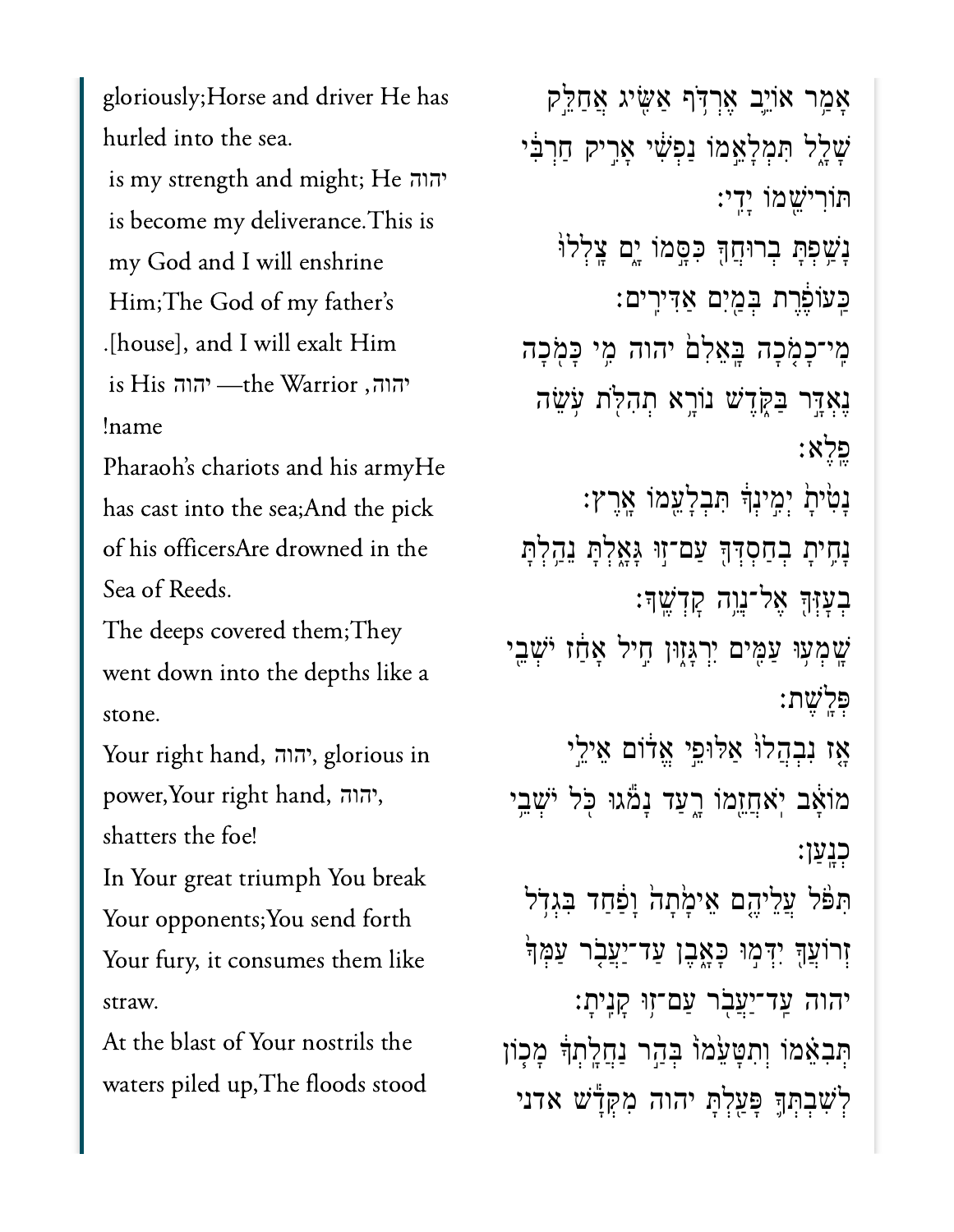straight like a wall; The deeps froze in the heart of the sea. The foe said, "I will pursue, I will overtake,I will divide the spoil;My desire shall have its fill of them.I will bare my sword-My hand shall subdue them." You made Your wind blow, the sea covered them; They sank like lead in the majestic waters.  $\overrightarrow{X}$ יהוה

celestials; Who is like You, majestic in holiness, Awesome in splendor, working wonders!

You put out Your right hand, The earth swallowed them. In Your love You lead the people You redeemed; In Your strength You guide them to Your holy abode.

The peoples hear, they tremble; Agony grips the dwellers in Philistia.

Now are the clans of Edom dismayed;The tribes of Moabtrembling grips them; All the dwellers in Canaan are aghast.

ֿכּונִנְוּ יָ<u>ד</u>ִיךּ: יהוה ׀ ִיְמֹ֖לְך ְלֹעָ֥לם ָוֶֽעד׃ ַּבִּי בָא טוּס פַּרְעֹׁה בִּרְכְבְּוֹ וּבְפָרָשָׁיוֹ בַּיָּם וַיֵּשֵׁב יהוה עֲלֶהֱם ּאֲת־מֵי הַיָּם וּבְנֵי יִשְׂרָאֱל הָלְכִוּ ַבַּיָּבַּשֶׁה בְּתִוֹךְ הַיֵּם: {פ וַתִּקַחْ מְרִיָּם הַנִּבִיאֶה אֲחָוֹת אַהֲרֶן אֶת־הַחִּׂף בְּיָדָהּ וַחֲצֵאוָ כָל־הַנַּשִׁים ַאֲחֶ֔ריָה ְּבֻתִּ֖פים ּוִבְמֹחֹֽלת׃ וַתַּעַן לָהֱם מִרְיָם שִׁירוּ לֵיהוה ַּכִּי־ְגַאָּה גַּאֲה סִוּּס וְרֹכְבְוֹ רָמֱה  $\{$ ס $\}$ : בים וַיַּסַע מֹּשֶׁה אֶת־יִשְׂרָאֵל מִיַּם־סֹוּף וַיֵּצְאָוּ אֵל־מְדָבַר־שָׁוּר וַיֵּלְכָוּ ְׁשֹֽלֶׁשת־ָיִ֛מים ַּבִּמְדָּ֖בר ְוֹלא־ָ֥מְצאּו ָֽמִים׃ וַיְּבְׂאוּ מָרָתָה וִלְאֹ יֵכְלוּ לְשִׁתֹּת ַמַּׂיִם מִמְּרָ֫ה כִּי מָרִים הֵ֣ם עַל־כֵּ֣ן ָקָֽרא־ְׁשָ֖מּה ָמָֽרה׃ וַיִּיִּיֹנוּ הָעֲם עַל־מֹשֵׁה יֵאׁמִ ַמה־ִּנְׁשֶּֽתה׃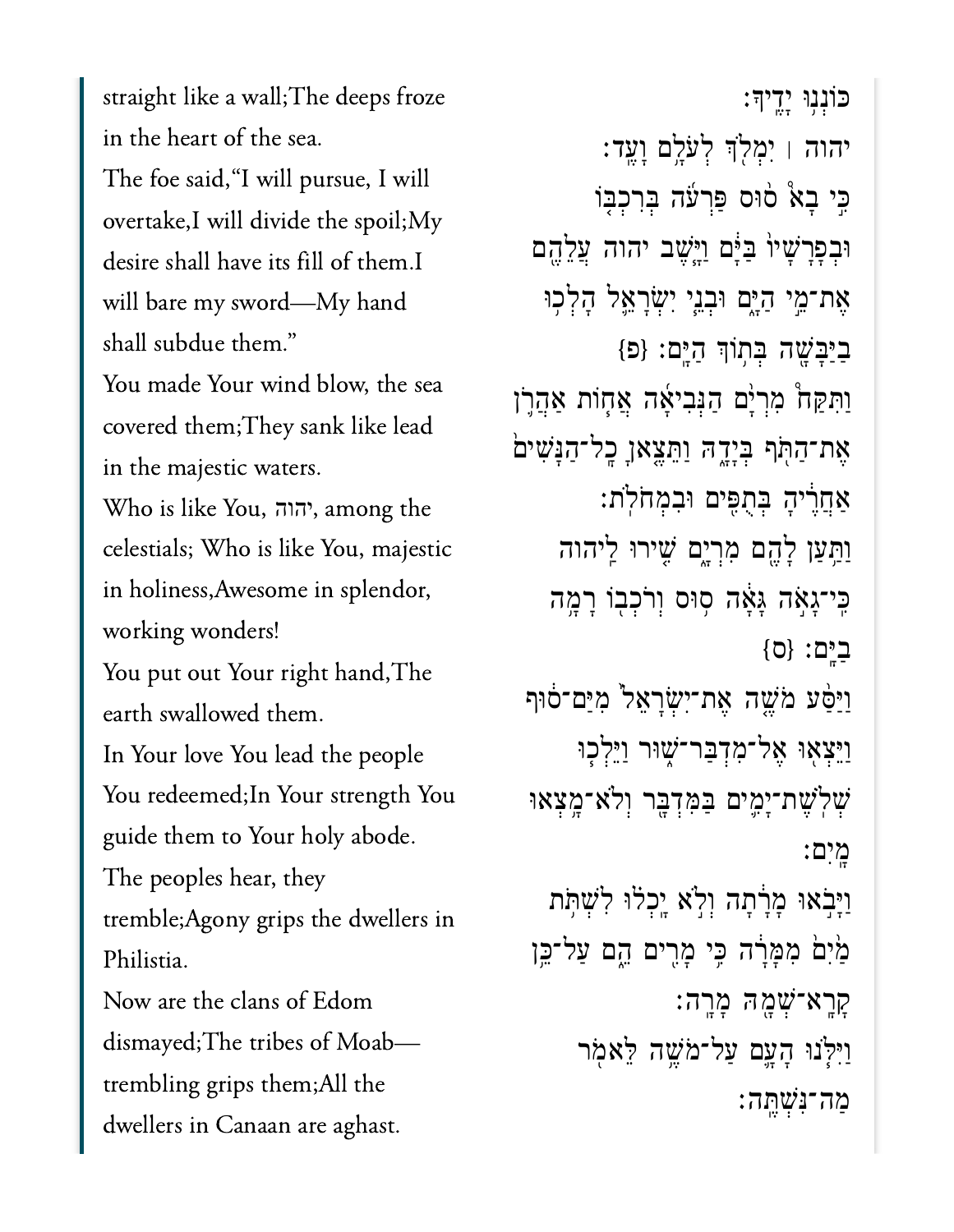Terror and dread descend upon them; Through the might of Your arm they are still as stone-Till Your people cross over, יהוה? Your people cross whom You have ransomed.

You will bring them and plant them in Your own mountain, The place You made to dwell in, ההה, The sanctuary, O my lord, which Your hands established. !will reign for ever and ever הוה For the horses of Pharaoh, with his chariots and riders, went into the sea; and יהוה turned back on them the waters of the sea; but the Israelites marched on dry ground in the midst of the sea. Then Miriam the prophet, Aaron's sister, picked up a hand-drum, and all the women went out after her in dance with hand-drums. And Miriam chanted for them:Sing to יהוה, for He has triumphed gloriously; Horse and driver He has hurled into the sea.

וַיִּצְעַק אֶל־יהוה וַיּוֹרֶהוּ יהוה עֵּׁץ וַיַּשְׁלֵךְ אֶל־הַמַּ֫יִם וַיִּמְתְּקָוּ הַמֱיִם שֵׁם שֵׂם לֵוֹ חִׂק וּמְשָׁפֵּט וְשֵׁם נסהו: וַ יוֹא מֶר אֲם־שָׁמֹוֹעַ תִּשְׁמִׁע לְקְוֹל וַ יהוה אֱלֹהֶיִדּ וְהַיְּשֶׁר בְּעֵינָיוֹ תַּעֲשֶׂה

וְהַאֲזַנְתָּ לְמִצְוֹתָיו וְשָׁמַרְהָ כְּל־חֻאֱוּו בְּל־הַמַּחֲלֶה אֲשֶׁר־שַַּׂמְתִּי בְמִצְרַיִּם לֹא־אָשִׂים עָלֶיךָ כֵּי אֲנִי יהוה רֹפְאֵךְ: {ס}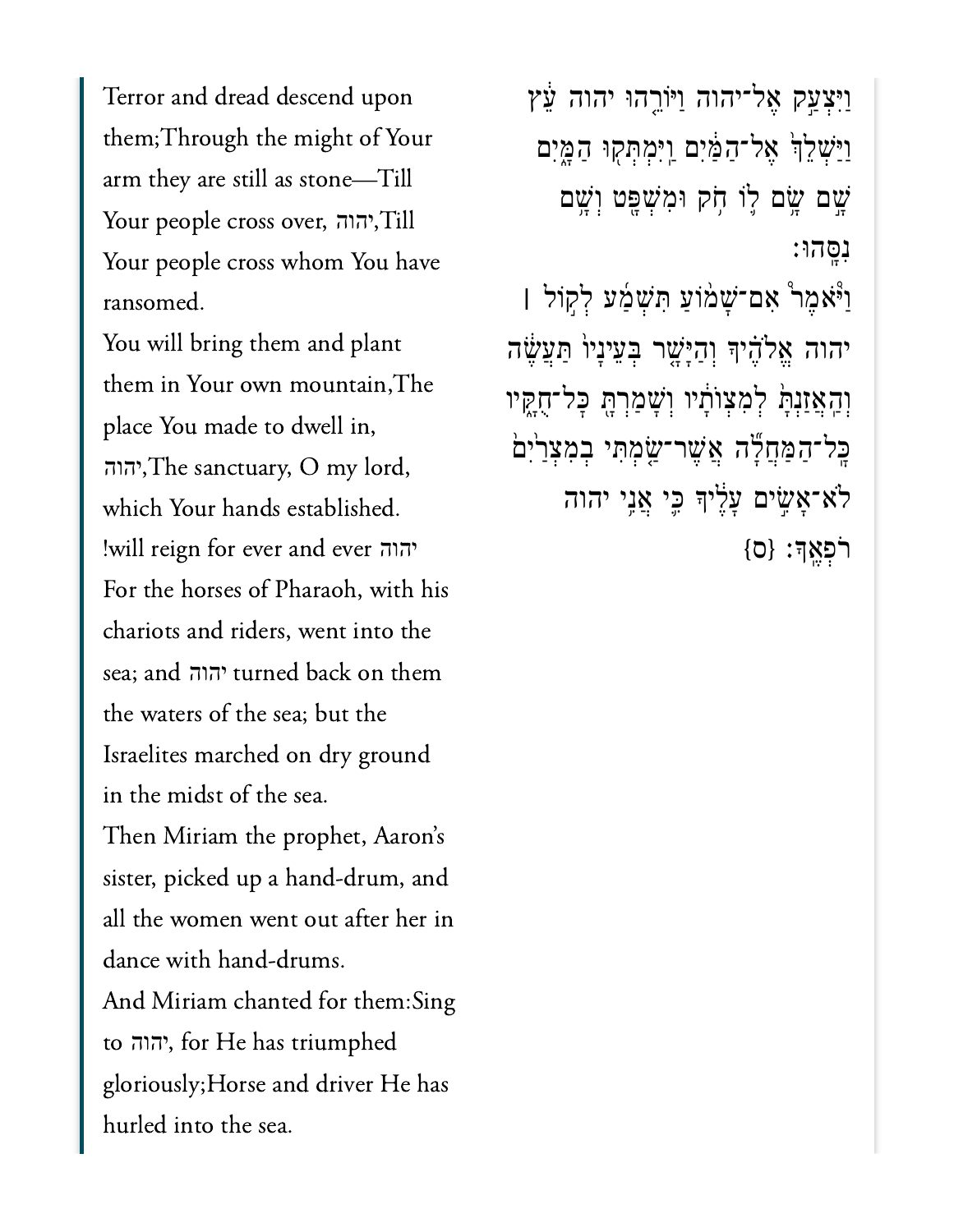$\Gamma$ kee Meer ook al Israel to set s  $\overline{C}$  into  $\overline{C}$   $\overline{D}$  into  $\overline{T}$ on into the wilderness of Shur; they traveled three days in the wilderness and found no water. They came to Marah, but they could not drink the water of Marah because it was bitter; that is why it was named Marah.  $M_1$  and shall we will define the shall we will define the shall we will define the shall we will define the shall we will define the shall we will define the shall we will define the shall we will define the shall we wi

Moses, saying, "What shall we  $drink?$ "  $\dim$ k?"<br>So he cried out to הוה, and יהוה

יהוה יהוה showed him a piece of wood; he threw it into the water and the water became sweet. There [God] made for them a fixed rule; there they were put to the test.  $[God]$  said, "If you will heed your  $C_1$  in God's signal in God's signal in God's signal in God's signal in God's signal in  $G_2$ יהוהupright in God's sight, giving ear to God's commandments and  $\begin{bmatrix} 1 & \cdots & 1 & C & D & 1 & 1 & T \end{bmatrix}$ not bring upon you any of the diseases that I brought upon the